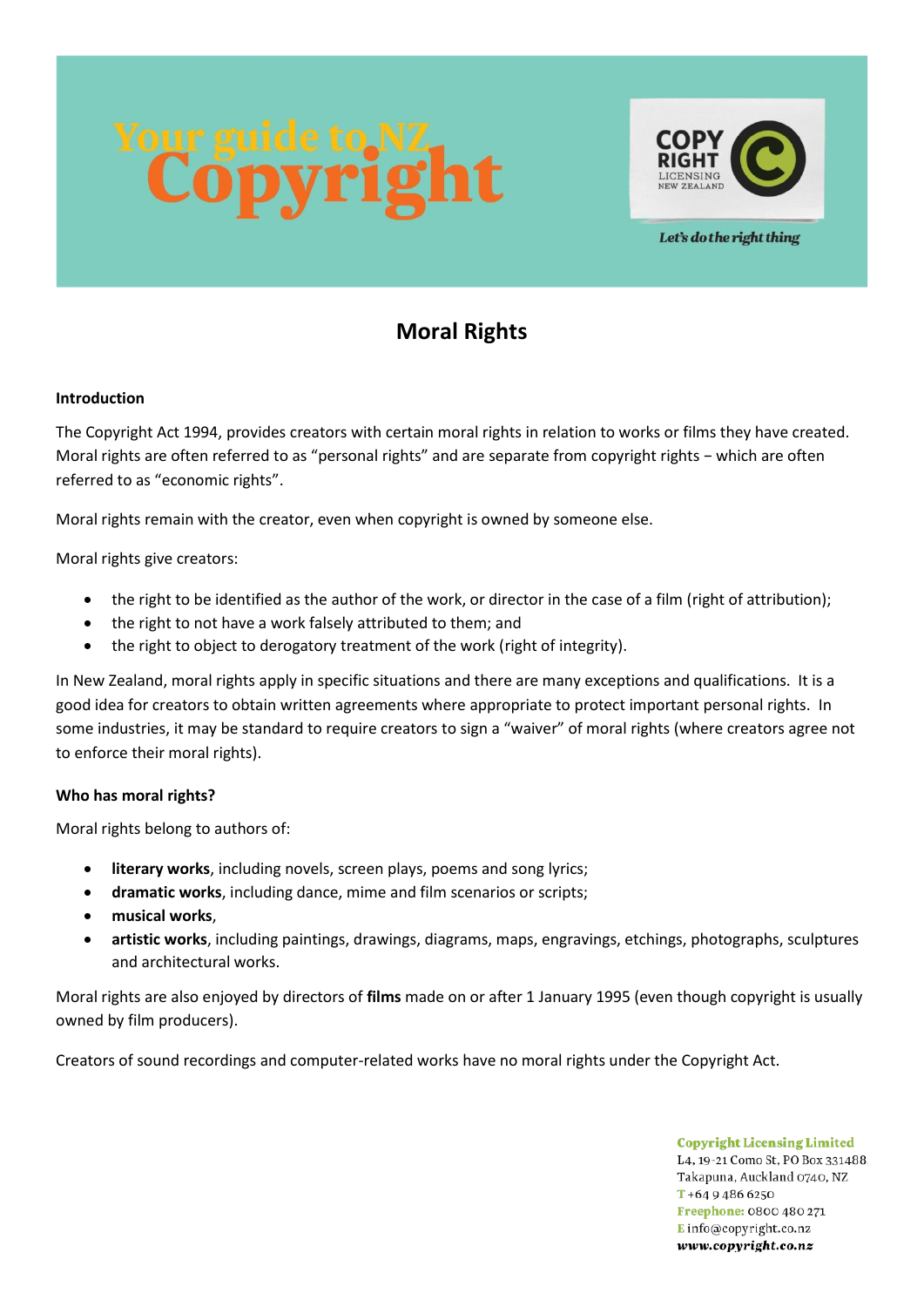## **Right to be identified (right of attribution)**

Creators have the right to be identified (credited) in a clear and reasonably prominent way, when their work is used in certain situations.

#### *Right must be asserted*

The right to be identified is not infringed unless the creator has first "asserted" the right. This means they must specify that they wish to be named on copies of the work. Creators can specify if they want to be identified under a pseudonym or by other means.

The right to be identified should be asserted in writing, preferably in a commissioning agreement or an agreement transferring or licensing copyright to another person. However, the right may be asserted in any other written form, at any time.

An artist can assert his or her right to be identified by including their identification on the artistic work before giving the physical item to an exhibitor.

# *Nature of right*

The right to be identified differs slightly depending on the type of work.

Creators of **literary, dramatic, musical,** and **artistic works** have the right to be identified whenever the work is published commercially. Creators also have the right in relation to:

- **literary works** (except works intended to be sung or spoken with music) and **dramatic works**, when:
- the work is publicly performed, broadcast or included in a cable programme;
- copies of a film or sound recording including the work are issued to the public;
- the work is adapted (for instance where a screen play has been adapted from a novel).
- **musical works** and **literary works** (consisting of words intended to be sung or spoken with music), when:
	- o copies of a sound recording of the work are issued to the public;
	- $\circ$  a film whose sound-track includes the work is shown in public or copies of the film issued to the public;
	- $\circ$  the work is adapted (for instance, where lyrics have been translated or music arranged).
- **artistic works**, when:
	- o exhibited in public, broadcast or included in a cable programme;
	- o included in a film shown to the public or copies of the film issued to the public;
	- $\circ$  copies of a painting, drawing or other graphic work representing the work (in the case of a sculpture, a work of architecture or work of artistic craftsmanship), or of a photograph of such work, are issued to the public;
	- $\circ$  a work of architecture has been constructed (with the architect having the right to be identified on the building, or on the first constructed where there is more than one building).
- **films**, when:
- shown in public, broadcast or included in a cable programme;
- copies are issued to the public.

#### **Right to object to false attribution of a work**

Creators have the right not to have authorship (or directorship in the case of a film) falsely attributed to them. This prevents, for example, a person putting an artist's name to a painting, falsely implying that the artist painted the work.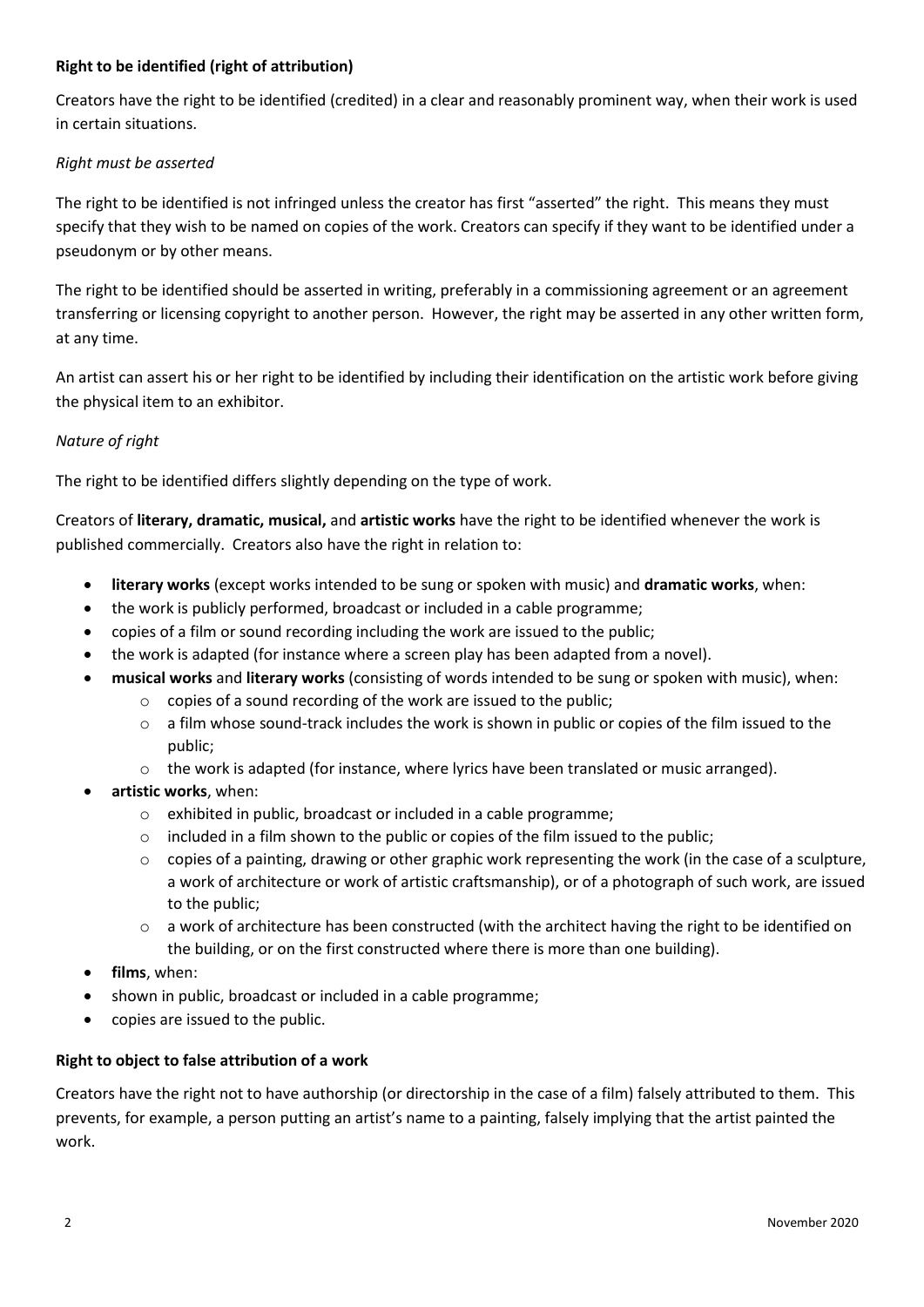A creator also has the right not to have a literary, dramatic or musical work falsely represented as an adaptation of their work, and not to have an artistic work falsely represented as their unaltered artistic work (if it has been altered without the artist's consent).

Generally, the right will not be infringed where the person making the attribution or representation does not know or have reason to believe that it is false.

# **Right to object to derogatory treatment of a work (right of integrity)**

Creators have a right to object to derogatory treatment of their work, often referred to as the "right of integrity".

The right of integrity is infringed where there is a distortion or mutilation of a work, or treatment of the work that prejudices the honour or reputation of the author or director. The right only applies where there is:

- an addition to, deletion from, or alteration to a work; or
- an adaptation of the work (but not a translation of a literary or dramatic work from one language to another, or a musical arrangement or transcription involving no more than a change of key or register).

The right of integrity does not apply simply because a work has been altered in some way or because the creator is not happy about how the work has been treated. The right does not cover situations where, for example, an artwork is exhibited alongside a work that the creator finds offensive, or a work has been allowed to deteriorate or is deliberately destroyed.

### **Exceptions from moral rights**

Moral rights are not infringed where creators have given their consent.

Rights of attribution and integrity will not apply, or are qualified, where a work:

- is made for reporting current events;
- is made for publication in a newspaper, magazine, periodical or other collective reference work, or made available for such publication with the author's consent;
- is made in the course of employment; or
- is subject to "Crown" copyright;

In some situations, the right of attribution does not apply, for example:

- in some "fair dealing" or "public administration" situations, including:
	- $\circ$  incidental inclusion of works in artistic works, sound recordings, films, broadcasts or cable programmes;
	- o use for criticism, review or news reporting;
	- o use in examinations, parliamentary and judicial proceedings, Royal commissions and statutory inquiries;
- to television and film advertisements;
- to the use of an insubstantial part of a film on television.

In some situations, the right of integrity is qualified, for example:

- where something is done to avoid the commission of an offence or to comply with a statutory duty;
- in the case of a broadcast or inclusion of a film in a cable programme, where something is done to comply with broadcasting laws and standards, or maintain law and order;
- where a film is altered to fit within television time slots or to use clips in advertisements for the film.